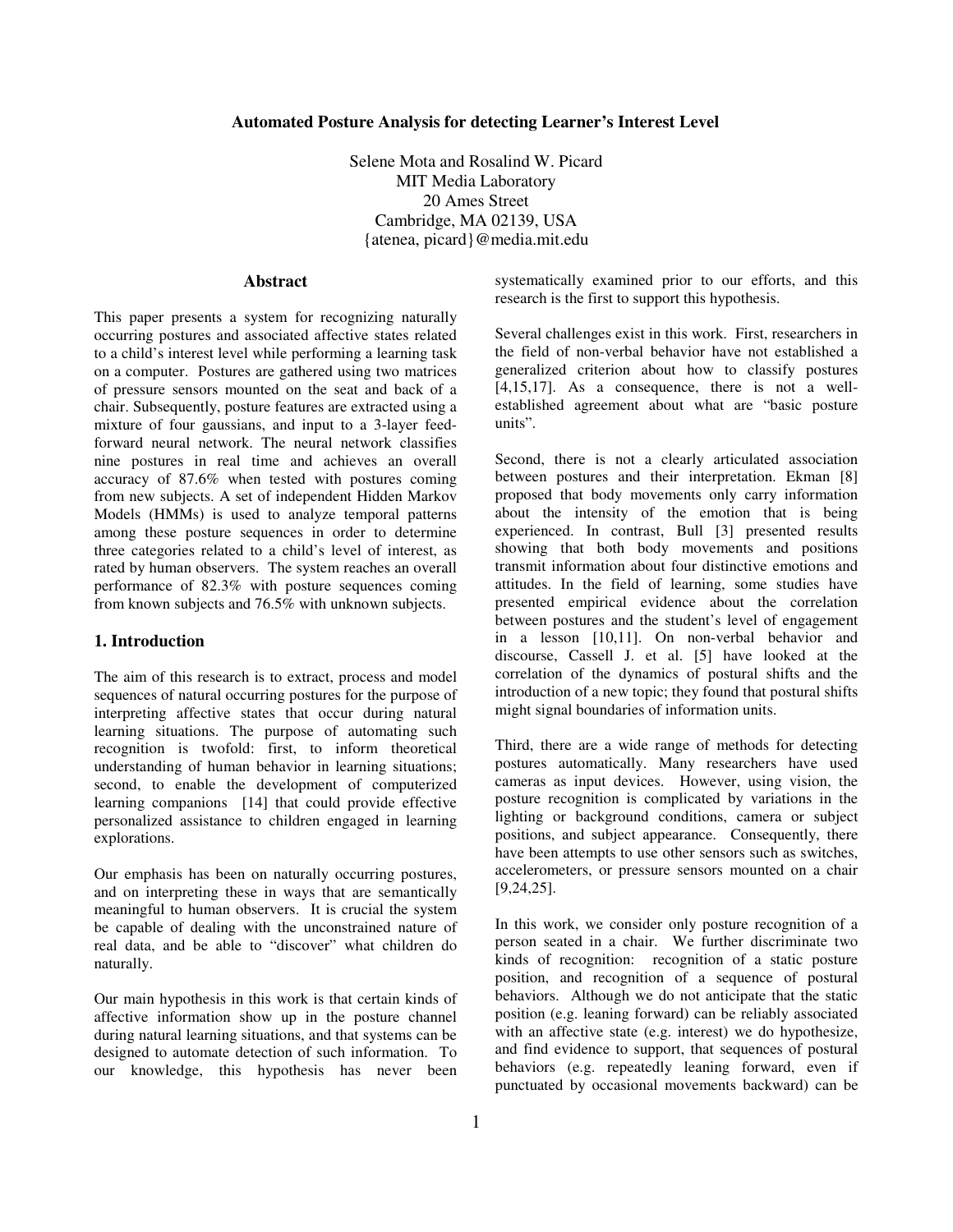used to predict significant information related to affective state. Thus, this work focuses both on static posture analysis and on analyzing patterns of posture over time.

The closest work to ours is that of Tan et al. [25, 26], who have used the same chair-based system that we use. Their effort has focused on recognition of static postures made by adults who intentionally position themselves into one of less than ten postures as requested by the experimenter. In contrast, we gather data of naturally occurring posture actions, and analyze not only static posture, but also postural sequences, with the aim of discovering affective interpretations associated with postural behaviors. Thus, we propose, build, and evaluate a system that integrates the recognition of postures together with their human interpretation.

The rest of this paper presents this work in four parts: Data collection (Sec 2); Selection of the set of posture action units and set of affective states (Sec 3); Feature extraction and recognition of posture units in real time (Sec 4); Temporal modeling and recognition of interest from posture sequences (Sec 5).

# **2. Data collection**

### **2.1. System Hardware**

Postures are recognized using two matrices of pressure sensors made by Tekscan [27]. One matrix is positioned on the seat-pan of a chair; the other is placed on the backrest. Each matrix is 0.10 millimeters thick and consists of a 42-by-48 array of sensing pressure units distributed over an area of 41 x 47 centimeters. A pressure unit is a variable resistor, and the normal force applied to its superficial area determines its resistance. This resistance is transformed to an 8-bit pressure reading, which can be interpreted as an 8-bit grayscale value and visualized as a grayscale image. In our experiments, we use for each sensing sheet a temporal resolution of 8 frames per second.

The two sensing sheets are placed on a SteelCase Leap chair. This chair was selected because it can be adjusted to a wide range of subjects' sizes (seat pan and back rest altitude & openness) and it has a firm, yet comfortable curved seat pan that provides basic ergonomic requirements of comfort.

### **2.2. Human experiment**

Data collection for affective studies is a challenging task: The subject needs to be exposed to conditions that can elicit the emotional state in an authentic way; if we elicit affective states on demand, it is almost guaranteed not to bring out genuinely the required emotional state.



**Figure 1.** Left: Leap chair with pressure sensors. Right: Example pressure patterns for back (top image) and seat bottom (lower image.)

Affective states associated with interest and boredom were elicited through an experiment with 10 children (5 male and 5 female) ages 8 to 11 years, coming from relatively affluent areas of the state of Massachusetts in the USA and from a variety of cultural and economic backgrounds. Each child was asked to solve a constraint satisfaction game called *Fripples Place* [7] for approximately 20 minutes, while sitting in the chair lined with pressure sensors. The children were told that we wanted to know how fun, friendly, and interesting the game was. A parent was told fully about the study, and parental consent was obtained before proceeding. The experiment was conducted under the approval of the MIT Committee on the Use of Humans as Experimental Subjects.

The space where the experiment took place was a naturalistic setting designed to allow the subject to move freely and naturally. It was arranged with the sensor chair, one computer playing the game and recording the screen activity, having a 21" inch monitor, standard mouse and keyboard, as well as two Sony video-cameras: one capturing a side-view "posture video" and one the frontal view "face video" of the subject; and finally, an IBM Blue Eyes camera [12] capturing the face. We made the cameras unobtrusive to encourage more natural responses preserving as much as possible the original behavior.

The experiment procedure was as follows: First, the experimenter introduced herself and then, she performed a short interview with the subject. Subsequently, the experimenter showed the Fripples Place game to the participant and gave him general instructions about how to play it. The participant was then asked to play the game once and ask any questions about it. Lastly, the participant was instructed to play alone for around 20 minutes, until the experimenter returned.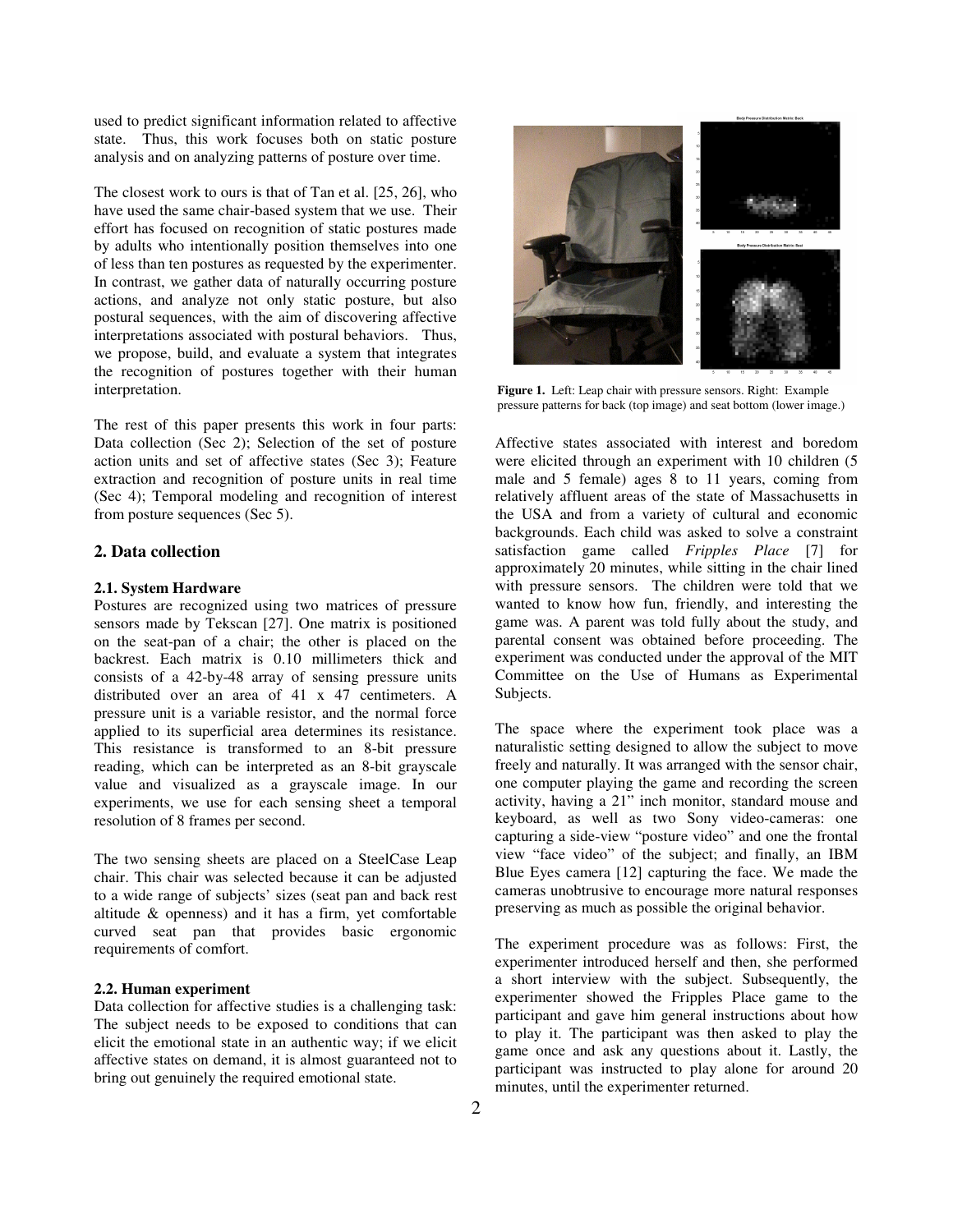Of the five channels of data collected (pressure patterns, posture video, face video, computer screen activity, and BlueEyes video) only the first four are used in this paper. The first two video streams and the computer screen activity were used to carry out two psychology studies: one for determining the set of posture action units and the other for establishing the set of affective states to be recognized by the system. The pressure data was the only channel used for the computer analysis in this paper.

# **3 Posture action units and affective states**

### **3.1. Posture action unit selection**

This work follows the philosophy proposed by Peter E. Bull [4] in his Body Scoring System. It uses movements or actions rather than positions of the body parts as the basic unit of analysis; hence it is possible to describe postures as a series of actions rather than as a series of positions, capturing the natural structure of body movement.

Two adult coders (graduate students) labeled postures using data collected by one of the video channels: the side-view posture videos. Two data sets were created. Each data set was formed using 100 ten-seconds-long segments randomly extracted from 10 children's posture videos. After coders iterated among different potential labels using the first data set, a final collection of nine posture actions was agreed upon: *sitting on the edge, leaning forward, leaning forward right, leaning forward left, sitting upright, leaning back, leaning back right, leaning back left and slumping back*. Subsequently, coders classified the second data set utilizing these posture categories along with 3 levels of confidence: low, medium and high. They obtained an overall agreement of 83 percent 1 using Cohen's Kappa formula [1].

The chair pressure patterns were synchronized with the video segments. Posture samples labeled with high and medium level of confidence were taken to compose the data sets for training and testing the static posture recognition system.

### **3.2. Affective state label selection**

Given that we cannot directly observe the student's internal thoughts and emotions, nor can children in the age range of 8 and 11 years old reliably articulate their feelings, we chose to focus on labeling behaviors that communicate affect outwardly to an adult observer. This choice was made in consultation with Jerome Kagan at Harvard, an expert in experiments with children [13].

| Table 1: Cohen's kappa between teachers | $\%$  |
|-----------------------------------------|-------|
| Teacher 1 and Teacher 2                 | 78.00 |
| Teacher 1 and Teacher 3                 | 84.32 |
| Teacher 2 and Teacher 3                 | 73.39 |
| Average of above                        | 78 57 |

Choosing affective descriptions relevant to the learning experience is itself a challenge. We engaged in several iterations with sets of teachers in an effort to ascertain a set of labels that were meaningful and could be reliably inferred from the data. First, we made the decision to allow the teachers to look at frontal video, side video, and screen activity, recognizing that people are not used to looking at chair pressure patterns. Although this gave them access to more channels than we planned to give the computer (limiting it to chair pressure analysis, at least initially) we hoped this would lead to the most accurate and humanly meaningful affective labels. Eventually, we found that teachers could reliably label the affective states of *high, medium and low interest, taking a break 2 , bored and other*. Working separately and without being aware of the final purpose of the coding task, teachers obtained an average overall agreement of 78.57% (Table 1.)

In work below, we did not use data classified as *bored* or *other* even though teachers identified them consistently. The *bored* state was dropped since teachers only classified five episodes as bored, and this was not enough to develop separate training and test sets. The *other* state was eliminated because it was almost always associated with facial expressions and not postural behaviors.

All five channels of data were synchronized with the teacher's labels. As a result, we obtained approximately 200 minutes of labeled data, around 20 minutes per child.

# **4. Automated recognition of posture action units**

#### **4.1. Noise removal**

We apply two methods for cleaning noise from the data. The first kind of noise was caused by deformations that the sheets suffer when they are placed on the seat-pan and backrest of the chair. This noise is removed by thresholding: finding the highest pressure value, multiplying it by 0.1, and eliminating those values or smaller from further analysis. The second method applied to the raw data is the morphological operation of erosion [23]. This operation is used to delimit the shape and boundaries of the body pressure distribution image as

 $1$  According to Robson C. [22], Kappa in the range 0.4 to 0.6 is fair, between 0.6 and 0.75 is good and above 0.75 is excellent.

 $2$  Taking a break – where the subject shifts position between learning forward and back, sometimes with hands stretched above the head - is probably not an affective state, but this behavior appeared to be informative with respect to distinguishing postural activity related to boredom and interest.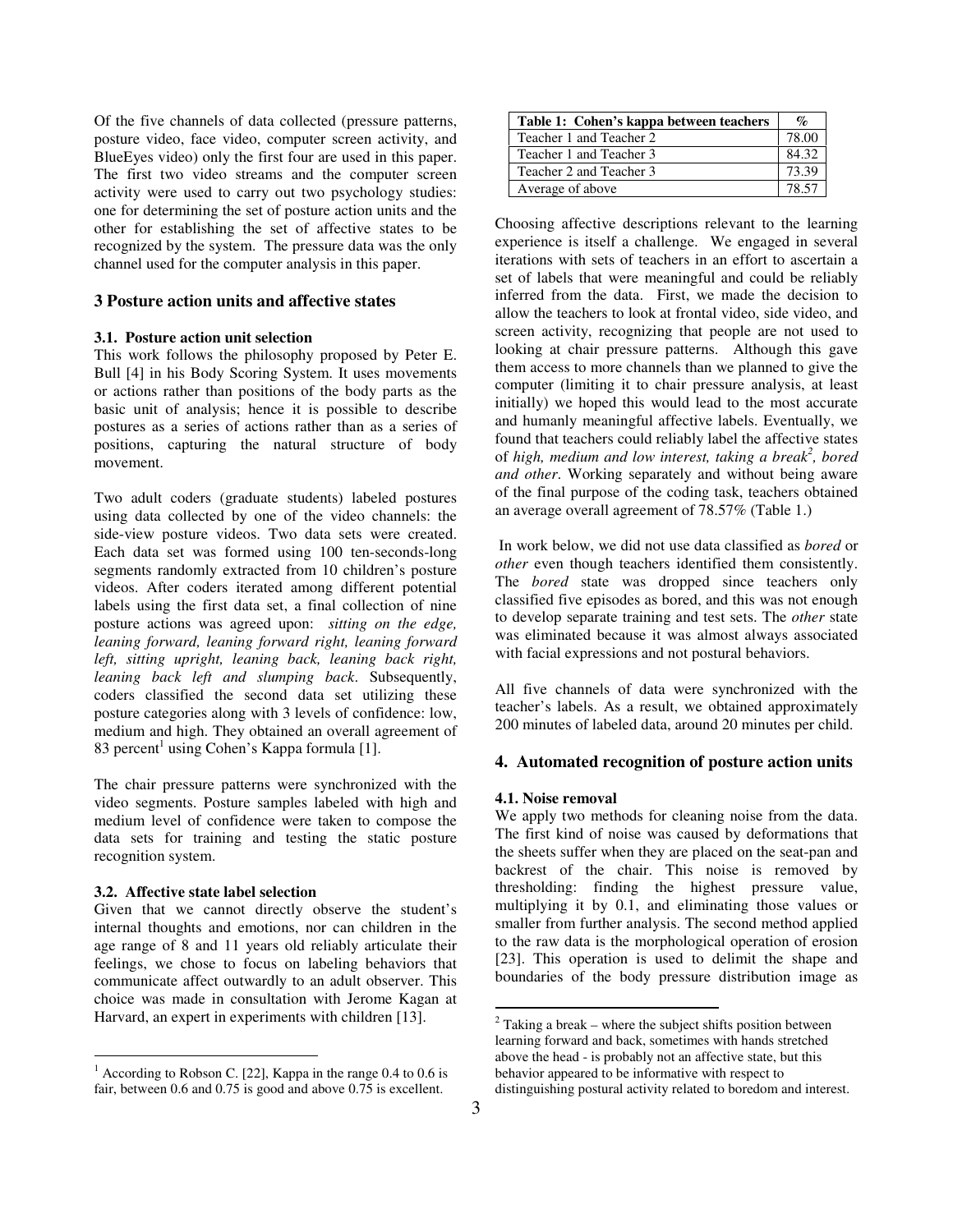well as to reduce unwanted noise produced by the sensor itself. A square element with an anchor point of 3 (matrix 1-by-3) was used as a kernel.

#### **4.2. Feature extraction: mixture of Gaussians**

After noise removal, the sampled pressure points are modeled with a mixture of Gaussians. The pressure distribution data presents a geometrical structure that we can describe with four clusters in the 3-dimensional space. The number four (as a maximum) was chosen after testing with several configurations. Thus, a posture is compactly represented by the gaussian parameters: prior probability, mean and variance. These make up the vector of posture features.



**Figure 2.** Seat pressure distribution matrix modeled with 4 gaussians. Each circle represents the parameters (mean and variance) of every gaussian.

The Gaussians are estimated using unsupervised clustering via the expectation-maximization algorithm [21]. Additionally, we constrain the algorithm to preserve the relative positions between the Gaussians: we implement this constraint via the termination criteria. With the usual Gaussian mixtures algorithm if the subject has just one leg on the chair, the four Gaussians will be distributed on that area, and then, the algorithm might not be able to discern that the parameters represent just one leg. In contrast, the modified algorithm can distinguish if just one leg is lying on the chair.

#### **4.3. Static posture classification**

After fitting the Gaussian mixture, the gaussian parameters (mean and variance) are used to feed a 3-layer feed-forward neural network [2] that classifies the static set of nine postures in real time.

The neural network input vector contains 56 elements coming from eight gaussians (four for each pressure matrix). Each gaussian has 7 parameters: 3 for the mean position, 3 for the covariance matrix diagonal, and one for the prior. The neural network architecture is structured as follow: the first layer comprises 56 neurons, the second 12, and the third 9. Their transfer functions are: a tansigmoid in the first layer; a log-sigmoid in the second layer; and a linear function in the third one. During its training phase, the neural network used the Bayesian Regularization Algorithm [16] along with the Minimum Square Error as the performance function for adjusting its

weights and biases. This algorithm was implemented using the Matlab Neural Networks Toolbox [6]. Once the training phase was completed, the neural network was implemented in C++ language for real-time performance.

Posture samples coming from ten subjects constitute the static posture data set: 9634 samples from five subjects were used for training, whereas 7710 from the other five were used for testing. Table 2 summarizes the results obtained on the testing data.

| <b>Table 2: % Static Posture Classification</b> |        |  |  |  |
|-------------------------------------------------|--------|--|--|--|
| Leaning Forward                                 | 96.68% |  |  |  |
| Leaning Forward Left                            | 80.02% |  |  |  |
| Learning Forward Right                          | 76.65% |  |  |  |
| <b>Sitting Upright</b>                          | 93.21% |  |  |  |
| Leaning Back                                    | 90.91% |  |  |  |
| Leaning Back Left                               | 79.86% |  |  |  |
| Leaning Back Right                              | 89.43% |  |  |  |
| Sitting on the Edge of Seat                     | 91.91% |  |  |  |
| Slumping back                                   | 90.12% |  |  |  |
| Total                                           | 87.64% |  |  |  |

The results show the neural network classifies postures coming from new subjects with an overall accuracy of 87.64%. In specific, the network is capable to classify within a range of 90% to 97% postures belonging to the classes of sitting on the edge, sitting upright, leaning forward, leaning back, and slumping back. However, its classification range goes down,  $77\%$  to 90%, when the network is tested with postures from the other four classes: leaning forward right, leaning forward left, leaning back right, and leaning back left.

# **5. Recognizing interest from posture sequences**

#### **5.1 HMM modeling**

A set of independent Hidden Markov Models (HMMs) [20] was developed for modeling posture sequences for the affective states identified by the teachers: high interest, medium interest, low interest and taking a break. Each HMM takes a sequence of postures obtained in the previous neural net layer as discrete inputs. Given an HMM that represents each affective state, the system computes the probability that the observed posture sequence was produced by that HMM. Hence, the observed posture sequence is classified according with the HMM model with the highest probability.

Each HMM (H) is determined through the set of posture symbols *V,* the sequence of observed postures O, the length of the observation sequence (T), the number of hidden states (N), their initial probabilities (pi), the hidden states transition matrix (A), and the emission probability matrix (B). To determine the HMM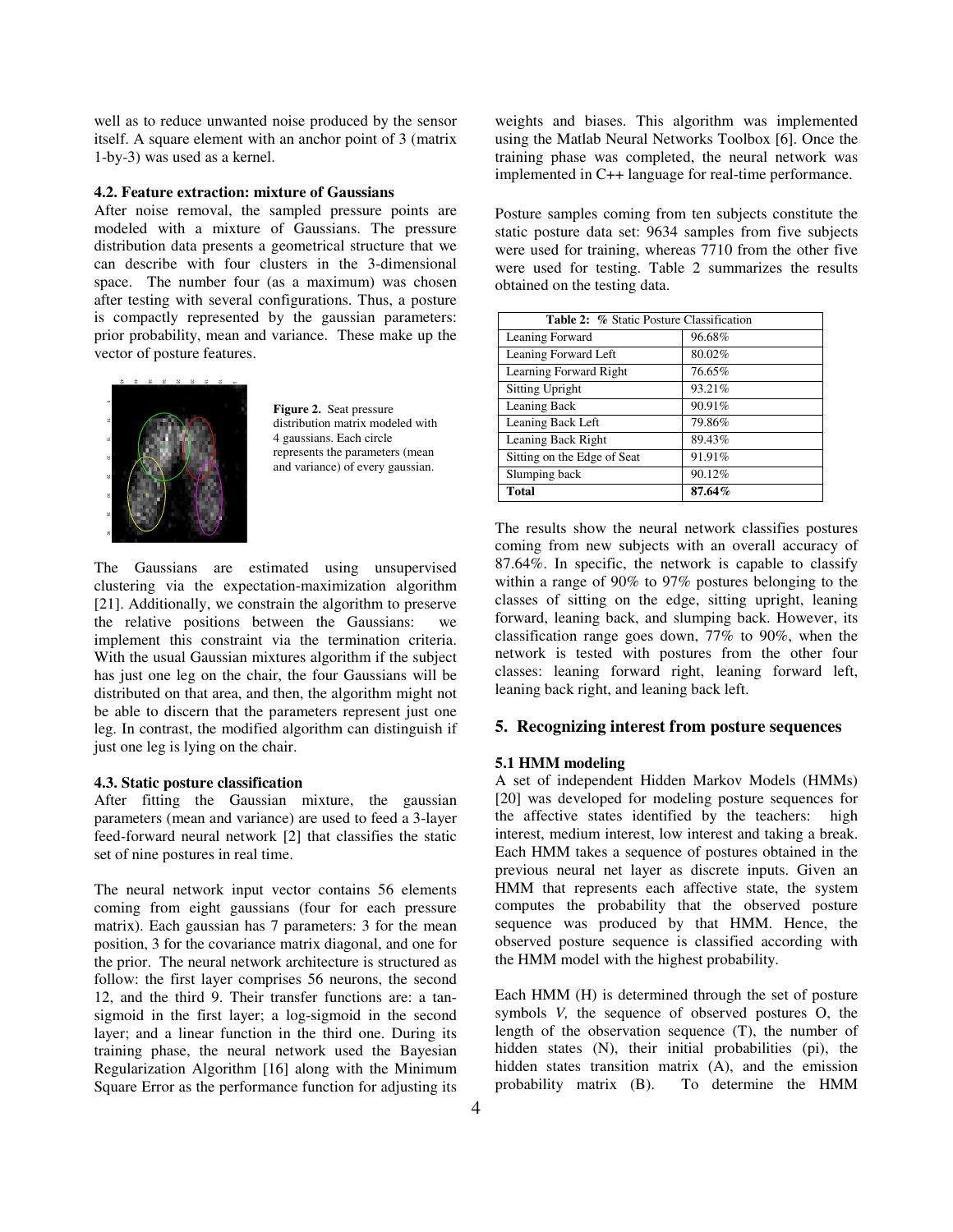parameters, we used the observed posture data not only for parameter estimation but also for model selection. We estimated the HMM model parameters using the Baum-Welch algorithm [20], implemented using Kevin Murphy's Matlab HMM Toolbox [18].

K-fold cross-validation [19] was used as the training method for determining the parameters T and N, choosing the parameters that gave the smallest generalization error. Specifically, the full set of children's posture sequences was randomly divided into k=10 sub-groups of approximately equal size. The model parameters were estimated 10 times, each time leaving out one of the subgroups from training, but using only the omitted subgroup to compute the generalization error. We use the log likelihood [20] as the evaluation function:

$$
\log P(O_i, H_i) = \log P(H_1) + \sum_{t=1}^{T} \log P(O_t | H_t) + \sum_{t=1}^{T} \log P(H_t | H_{t-1})
$$

The HMM's were able to correctly classify sequences that range from 24 to 88 posture observations; hence, the models started to differentiate affective properties of posture sequences after accumulating samples for at least 3 seconds. We found the optimal HMM parameter arrangement was  $T=64$  with N=9 for high interest, N=11 for low interest, and N=11 for the taking a break models. For models of medium interest, although we tried several combinations of N and T, none of them had good performance. The sequences coming from the medium interest category were most of the time confused between high interest and low interest. Thus, we decided to proceed using only the sequences coming from the classes of high interest, low interest, and taking a break.

#### **5.2 Evaluation and Results**

The system was evaluated two ways: First, the HMMs were tested using k-fold cross-validation with k=8. Posture data coming from 8 subjects was randomly divided into 8 groups, with each group having examples from multiple subjects. Then, each HMM was trained using data from 7 groups and reserving one group for testing. This was repeated for all the 8 groups forming the data set. Second, the HMM classifiers were tested using posture sequences coming from two subjects that were not in the training set (new subjects). In both cases the classifications of the posture sequences were chosen to maximize the log-likelihood probability of each posture sequence given the HMM model.

The results of these two evaluations are shown in Tables 3 and 4. An average accuracy of 82% is attained for the three affect-related categories given the 8-fold cross validation. For the harder evaluation, training on eight and testing on two randomly selected unseen subjects, the

overall recognition accuracy dropped 5.8% to an average of 76.5%. Most of the drop appears to be because of a decline in recognition of "taking a break." Thus, we see in both tests, despite a relatively small number of subjects to train on, that there is significantly greater than random recognition of postural behaviors related to affective state.

| Table 3: HMM Results: 8 subjects, k-fold cross validation |          |          |              |          |  |  |
|-----------------------------------------------------------|----------|----------|--------------|----------|--|--|
| Data Set                                                  | High     | Low      | Taking a     | %Recogni |  |  |
|                                                           | Interest | Interest | <b>Break</b> | tion     |  |  |
| High Interest                                             | 76       |          |              | 85.39%   |  |  |
| Low Interest                                              | 22       | 82       |              | 74.55%   |  |  |
| Taking a Break                                            |          |          | 79           | 86.81%   |  |  |
|                                                           |          |          | <b>Total</b> | 82.25%   |  |  |

| <b>Table 4: HMM Results: 2 new subjects</b> |          |          |              |           |  |
|---------------------------------------------|----------|----------|--------------|-----------|--|
| Data Set                                    | High     | Low      | Taking a     | $%$ Recog |  |
|                                             | Interest | Interest | <b>Break</b> | nition    |  |
| High Interest                               | 10       |          |              | 83.33%    |  |
| Low Interest                                |          | 18       |              | 69.23%    |  |
| Taking a Break                              |          |          | 10           | 76.92%    |  |
|                                             |          |          | <b>Total</b> | 76.49%    |  |

# **6. Conclusions and future work**

This paper has hypothesized and found evidence to support a relationship between patterns of postural behaviors and affective states associated with interest while a child is working on a learning task via computer. This work has never assumed that static postures reveal what a student is feeling inside; rather, observed patterns in the dynamics of the student's postures were found to disclose significant information related to the affective states of high interest, low interest and the related behavior of taking a break. The latter behavior, which can co-occur with several affective states occurring in learning, appears to be an important component that increases in frequency preceding boredom.

Nine postures in our data were found to be reliably recognized by humans, and an automated pattern recognition system was built to detect these. The system achieves an average accuracy of 87.6% when tested with data not included in the training set. This result is significant given that the data set contained natural occurring postures gathered with children in real learningcomputer interaction, which we believe makes the problem harder than using an artificial data set where the subjects were asked to make explicit postures. This posture recognition system runs in real-time, and it has been proved to work in a user-independent way. It is currently trained on children and not on adults, but potentially the same algorithms could be used to re-train the system for any population of interest.